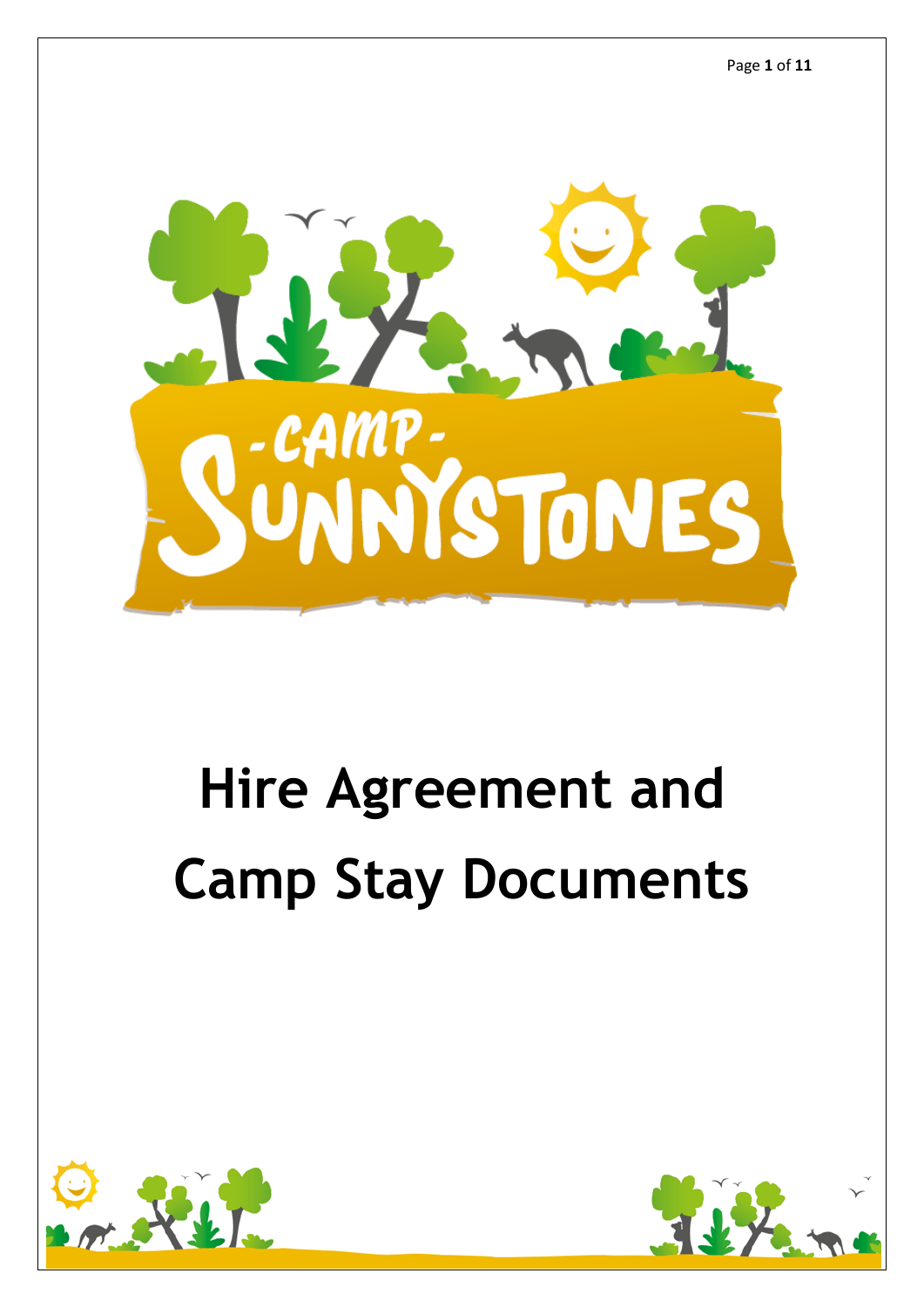## *TERMS OF HIRE*

This is an agreement made between you – the hirer, and Camp Sunnystones.

The payment of a booking fee by the hirer constitutes an agreement to hire from Kama (Vic) Pty. Ltd the sole use of the facilities at Camp Sunnystones, 98 Possumtail Run, Bacchus Marsh, 3340. By paying the booking fee, the hirer agrees to the following Hire Agreement.

**LIABILITY** – Kama (Vic) Pty. Ltd., trading as Sunnystones Country Retreat and its agents and employees do not accept liability for loss of property or damage or personal injury arising from the use of the facilities, except where the liability for loss of property or damage or personal injury is due to negligence by Kama (Vic) P/L its staff or agents. Sunnystones holds all necessary insurance for public risk and injury (as per industry and accreditation requirements) however it is advised that all user groups also hold their own insurance or seek appropriate advice.

#### **PRIVACY ACT**

The campsite gives assurance that any personal information including medical details collected by the campsite, or provided by the group leader, will remain confidential and only used for the purposes for which it was collected.



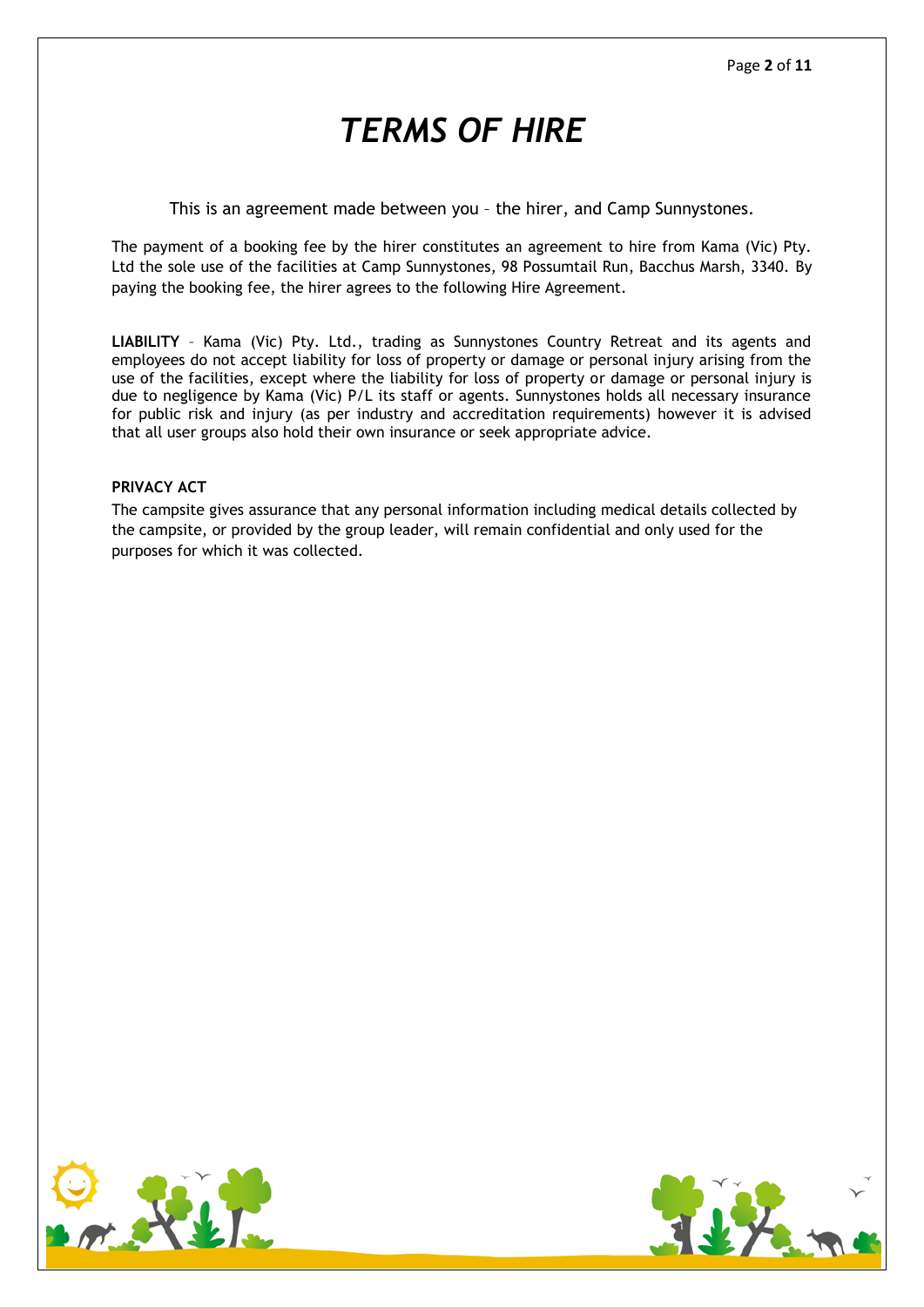#### **CAMPSITE REQUIREMENTS**

**CARE OF PROPERTY** - The hirer agrees to exercise care in the use of the campsite and its equipment and to be responsible for any damage caused to the camp and its equipment. It is the responsibility of the hirer to ensure the facilities are not damaged throughout your stay and that prior to departure the camp is left clean and tidy.

**CAMPSITE EMERGENCY MANAGEMENT PLAN** – It is the responsibility of the Hirer to read and become familiar with the Campsite Emergency Management Plan.

**CONDUCT OF BEHAVIOUR** The Hirer is responsible for the conduct and behaviour of all persons onsite during the period of hire.

**NOISE RESTRICTIONS** – It is the responsibility of the Hirer to turn off all amplified music by 12 midnight. After this time noise must be kept to a minimum.

**ALCOHOL CONSUMPTION –** BYO alcohol is permitted at Camp Sunnystones. It is recommended that a member of the group holds a current responsible service of alcohol (RSA) certificate.

**SMOKING** – Smoking is permitted outside of the building, including the courtyard area. Cigarette butts MUST be placed in ashtrays or disposed of in a bin. As we are a school camp, if cigarette butts are found this will result in a reduction of bond.

**ONSITE ACTIVITIES** – All onsite activities are out of bounds except for the beach volleyball court and the playground area near the BBQ. Children are still required to be supervised on these activities. All other activities require a Camp Sunnystones staff member to run them for an additional fee.

**CAMPFIRE USAGE** – It is the responsibility of the Hirer to gain permission from Camp Sunnystones staff if the group wishes to have a camp fire. Camp fires mustn't be lit on days of fire danger including total fire ban days. Camp fires must never be left unattended and must be extinguished with generous amounts of water.

**WOODHEATER USAGE –** The group will be allocated a sufficient amount of wood for the indoor fireplaces for the duration of the stay. If you require additional wood please see Sunnystones Staff and this additional wood will be charged at cost.

**USER GROUP REGISTER**- Please fill in the attached user group register and return to Camp Sunnystones **staff at the beginning of the camp.** This must be an accurate record, including identification of individuals attending only for one night or one day etc.



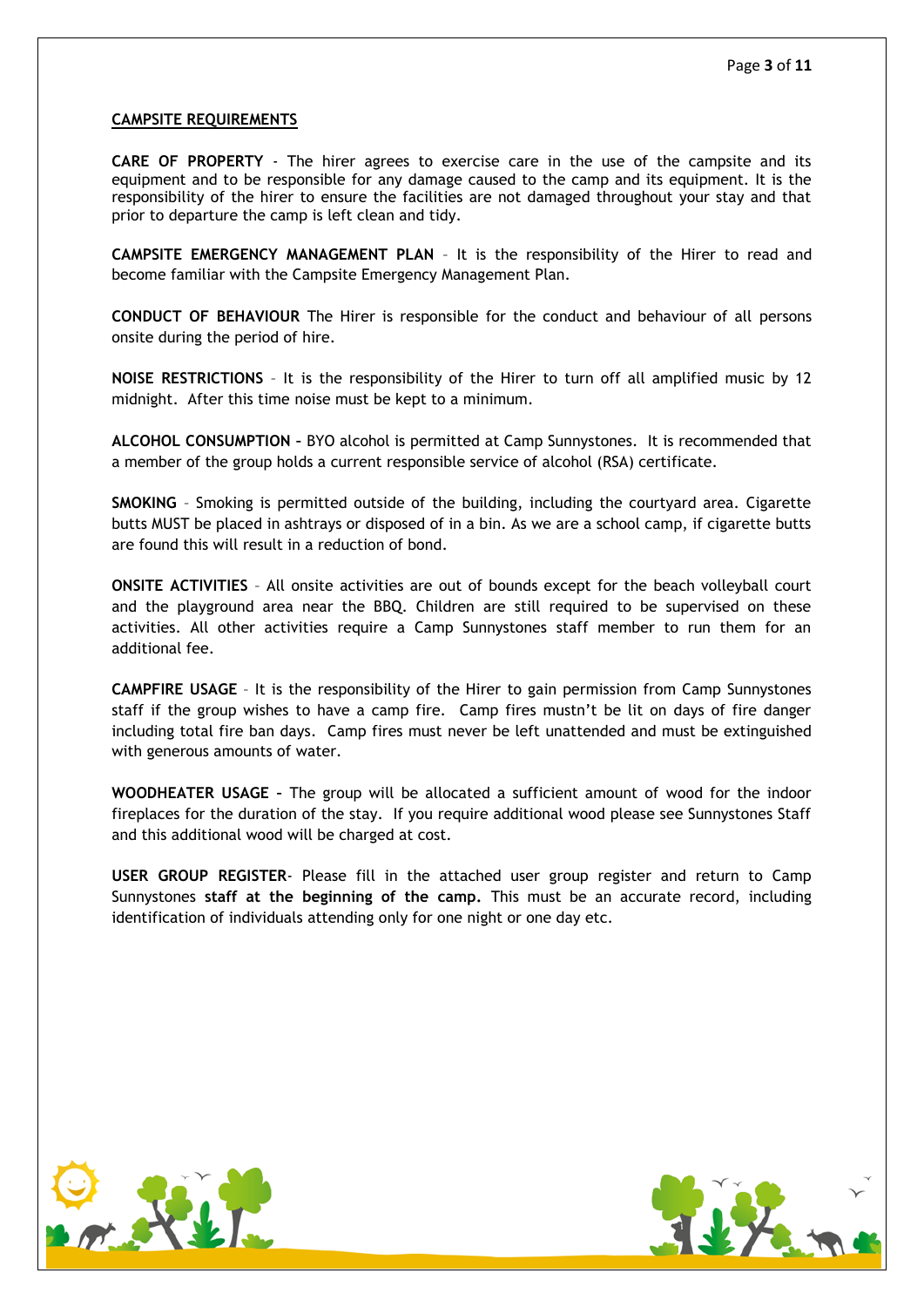#### **CLEANING**

The camp must be left in a clean and neat state in accordance with the **Self-Catering Guide** provided at the time of hire (also a copy is kept onsite in the camp kitchen). The following must be adhered to:

- All the tables and chairs must be wiped. Chairs should be then placed on top of tables.
- Furniture/Recreational tables must be placed back to their original positions, including chairs etc on the verandah and in the courtyard.
- The oven must be wiped clean and any crumbs and leftover food is to be removed.
- The dishwasher must be cleaned and drained. All dishes are to be washed and put away into their correct places.
- All food must be removed from fridges and taken by the hirer.
- The floor needs to be swept and spills mopped up.
- All rubbish is to be tied up and placed in the skips provided in the carpark. Please ensure separation of recycling and crushing of boxes etc before placing in recycling skip. Lids on both skips must be closed.

 **Failure to clean the camp adequately will result in a deduction or forfeit of your bond refund**.



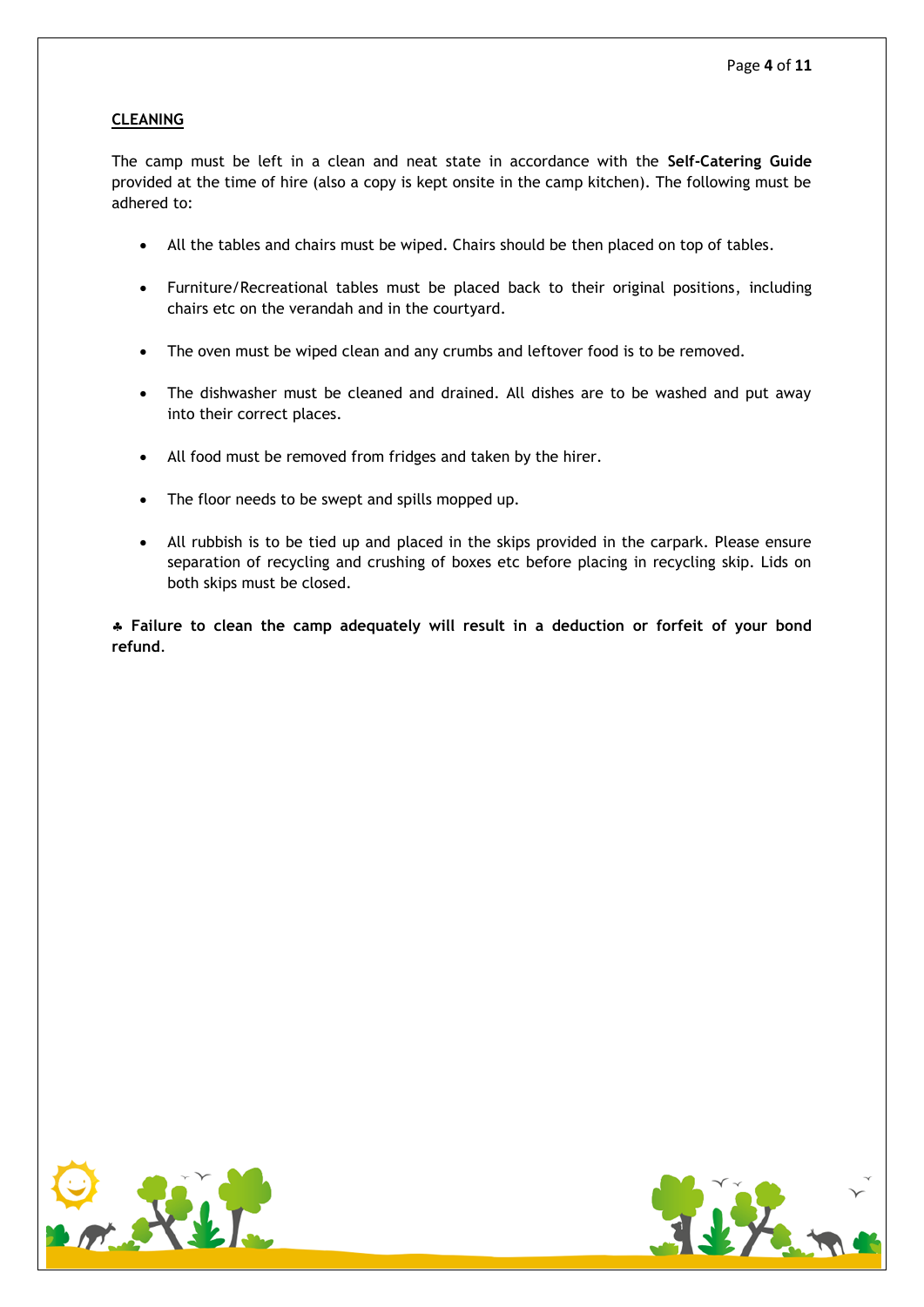#### **PRICING POLICY**

#### **To confirm a booking the hirer must complete the following:**

- 1. Pay a non-refundable booking fee of \$1500 (inc GST) upon receipt of the invoice. The booking fee is taken off the final invoice amount.
- 2. Return a completed copy of the Acceptance of Hire Form at the time of paying the booking fee.

**Minimum Charge**: Each booking attracts a minimum charge. The minimum charge for a booking will be based upon the required minimum number of people stated by Camp Sunnystones at the time of booking, usually via email. This minimum number will be given to groups with a quoted per head price. The group agrees to this minimum cost when they commit to the booking by paying the above stated booking fee.

**Final Numbers:** The hirer is required to confirm their final numbers 1 week prior to arrival, via email to kate@sunnystones.com.au; these numbers will be used as the final invoice amount (less any booking fee paid). For school groups and catered weekend groups, if upon arrival at Camp Sunnystones your numbers are less than your stated final numbers you will be invoiced for your stated final numbers.

**Final Payment:** The final invoice will be issued 1 week prior to your stay based on your final numbers provided.

The preferred method of payment is direct deposit - details are as follows:

Bank: Commonwealth Bank BSB: 063 529 Acc: 1033 7066

Cheques should be made payable to Sunnystones Country Retreat.

**Cancellations/Refunds** – Booking fees and minimum charges are non-refundable unless cancellation is advised at least six months prior to the booking date. If cancellation is advised at least six months prior to the booking date, 50% refund of the booking fee will apply with no minimum charges.

#### **BOND**

A \$500 cash bond is required prior to arrival. It is at the discretion of Camp Sunnystones to retain any or the entire bond due to damages or failure to comply with any of the conditions stated in the hire agreement, including the appropriate cleanliness of the campsite.



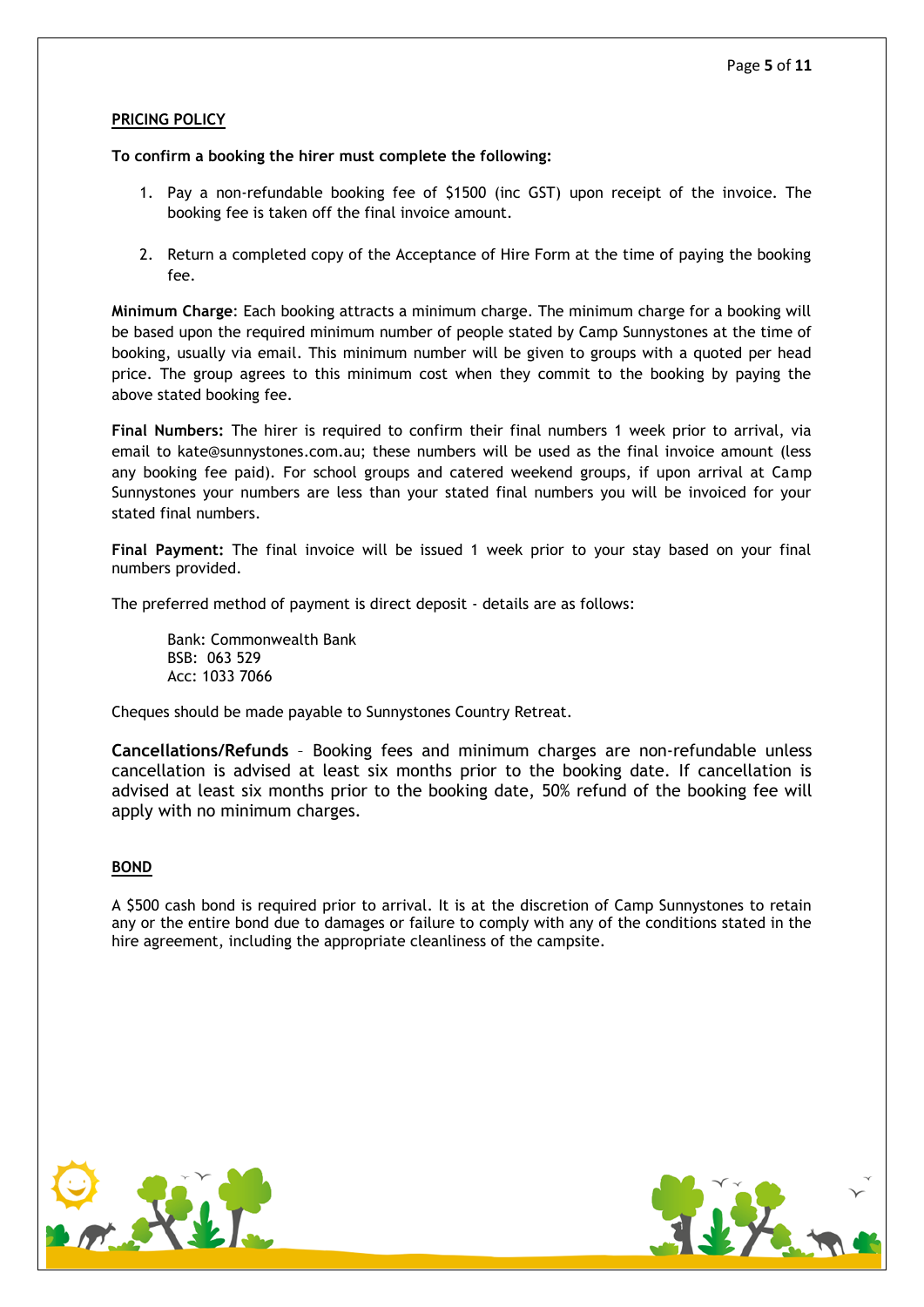## *Booking Form*

| <b>ADDRESS:</b>                                                                                                               |  |  |  |  |  |  |  |  |  |
|-------------------------------------------------------------------------------------------------------------------------------|--|--|--|--|--|--|--|--|--|
| MOBILE: ________________________                                                                                              |  |  |  |  |  |  |  |  |  |
|                                                                                                                               |  |  |  |  |  |  |  |  |  |
|                                                                                                                               |  |  |  |  |  |  |  |  |  |
| NUMBER ATTENDING: Adults () Children (aged between 5 & 13 (<br>$\lambda$                                                      |  |  |  |  |  |  |  |  |  |
| CAMP COMMENCES: / /<br><b>Arrival Time:</b>                                                                                   |  |  |  |  |  |  |  |  |  |
| CAMP CONCLUDES: / /<br>Departure Time:                                                                                        |  |  |  |  |  |  |  |  |  |
| DO YOU GIVE CAMP SUNNYSTONES PERMISSION TO TAKE PHOTOS AND USE THOSE<br>PHOTOS FOR PROMOTIONAL REASONS (Facebook & Instagram) |  |  |  |  |  |  |  |  |  |
| $\Box$ YES<br>$\Box$ NO                                                                                                       |  |  |  |  |  |  |  |  |  |
| A DEPOSIT CHEQUE FOR \$______________ IS ENCLOSED.                                                                            |  |  |  |  |  |  |  |  |  |
| <b>OR</b>                                                                                                                     |  |  |  |  |  |  |  |  |  |
| A DEPOSIT OF \$____________ HAS BEEN DIRECT DEPOSITED.                                                                        |  |  |  |  |  |  |  |  |  |
| A \$500 bond is required either prior to arrival at the campsite or upon arrival.                                             |  |  |  |  |  |  |  |  |  |



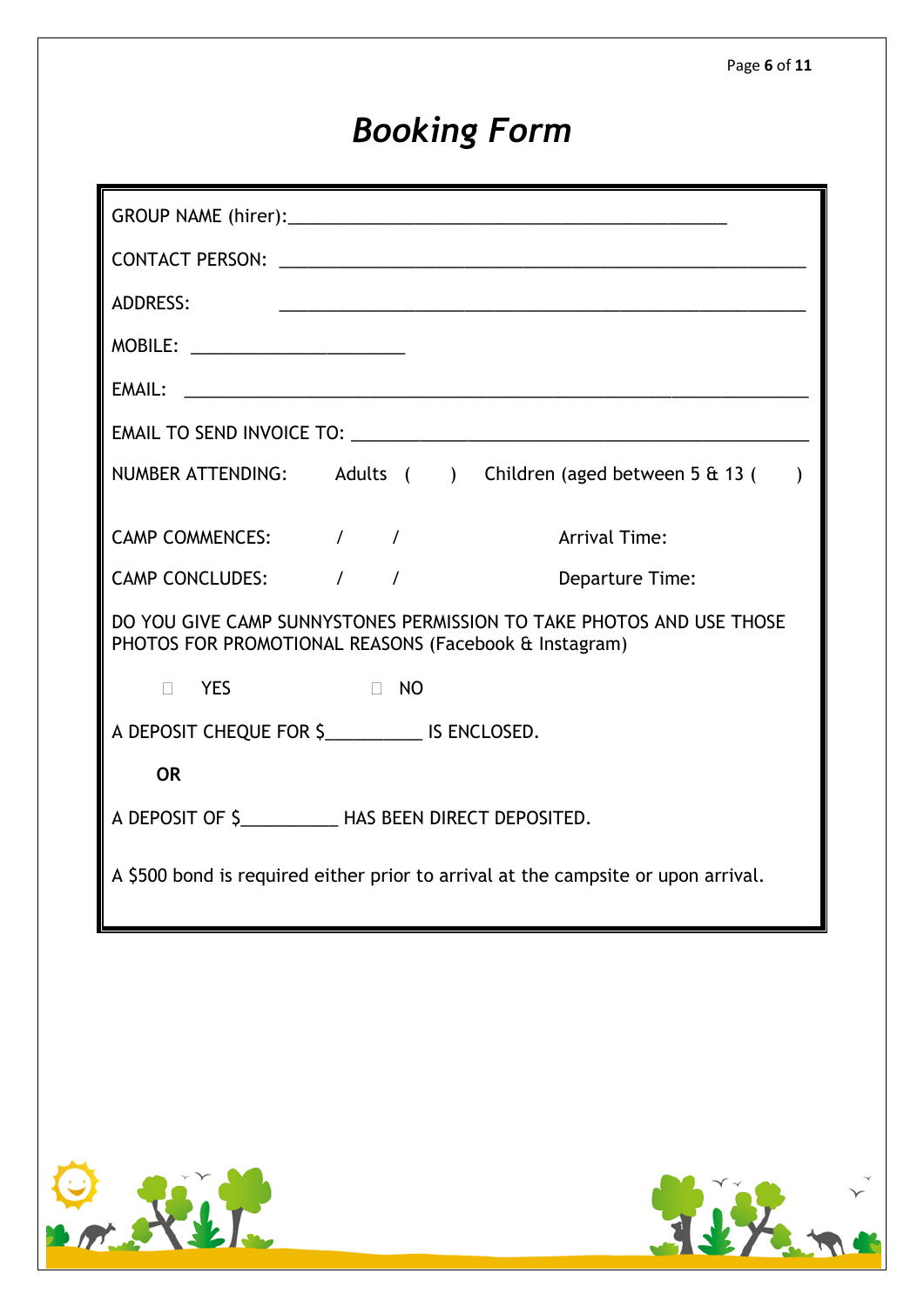### Weekend User Group Register

#### This document will be used in a case of emergency.

It must be accurate and adjusted accordingly over the weekend if additional participants come to the campsite and also if they permanently leave the campsite.

This document must remain attached to the pinboard in the kitchen area at all times.

**Name of Group Name is a strategied by a strategied by**  $\mathbf{C}$ 

**Date of Stay \_\_\_\_\_\_\_\_\_\_\_\_\_\_\_\_\_\_\_\_\_\_\_\_\_\_\_\_\_\_\_to\_\_\_\_\_\_\_\_\_\_\_\_\_\_\_\_\_\_\_\_\_\_\_\_\_\_\_\_\_\_\_\_**

#### \*\*Please note the homestead has a sleeping capacity of 90.

|                  | <b>Full Name</b> | Adult    |    | Friday | Saturday |    | Sunday |    | Monday |    |
|------------------|------------------|----------|----|--------|----------|----|--------|----|--------|----|
|                  |                  | or Child | AM | PM     | AM       | PM | AM     | PM | AM     | PM |
| $\mathbf{1}$     |                  |          |    |        |          |    |        |    |        |    |
| $\overline{2}$   |                  |          |    |        |          |    |        |    |        |    |
| $\overline{3}$   |                  |          |    |        |          |    |        |    |        |    |
| $\sqrt{4}$       |                  |          |    |        |          |    |        |    |        |    |
| 5                |                  |          |    |        |          |    |        |    |        |    |
| 6                |                  |          |    |        |          |    |        |    |        |    |
| 7                |                  |          |    |        |          |    |        |    |        |    |
| 8                |                  |          |    |        |          |    |        |    |        |    |
| $\boldsymbol{9}$ |                  |          |    |        |          |    |        |    |        |    |
| $10\,$           |                  |          |    |        |          |    |        |    |        |    |
| 11               |                  |          |    |        |          |    |        |    |        |    |
| $12\,$           |                  |          |    |        |          |    |        |    |        |    |
| 13               |                  |          |    |        |          |    |        |    |        |    |
| 14               |                  |          |    |        |          |    |        |    |        |    |
| 15               |                  |          |    |        |          |    |        |    |        |    |
| $16\,$           |                  |          |    |        |          |    |        |    |        |    |
| $17\,$           |                  |          |    |        |          |    |        |    |        |    |
| 18               |                  |          |    |        |          |    |        |    |        |    |
| 19               |                  |          |    |        |          |    |        |    |        |    |
| 20               |                  |          |    |        |          |    |        |    |        |    |



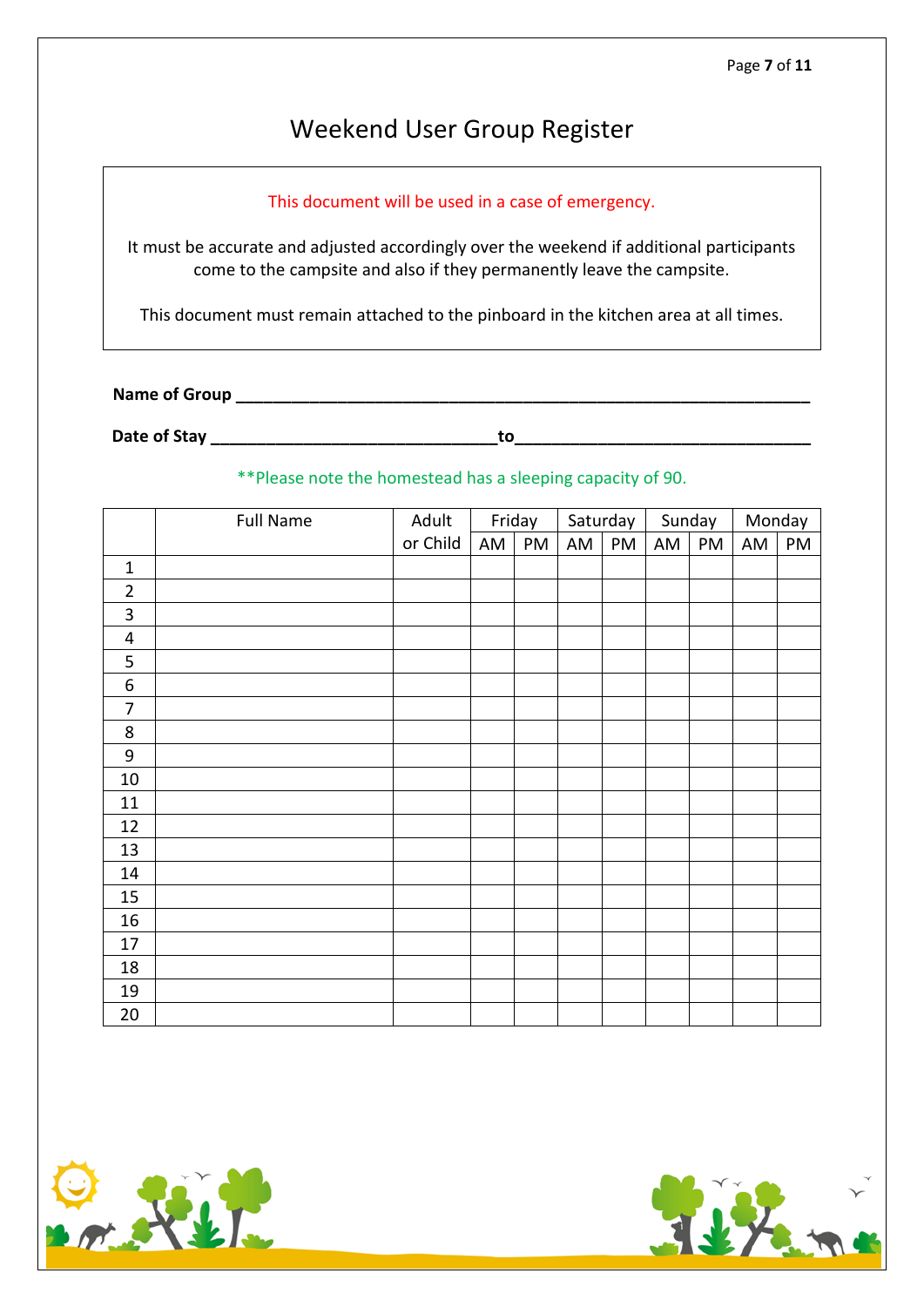

|                 | <b>Full Name</b> | Adult    |    | Friday |    | Saturday |    | Sunday | Monday |    |
|-----------------|------------------|----------|----|--------|----|----------|----|--------|--------|----|
|                 |                  | or Child | AM | PM     | AM | PM       | AM | PM     | AM     | PM |
| 21              |                  |          |    |        |    |          |    |        |        |    |
| 22              |                  |          |    |        |    |          |    |        |        |    |
| 23              |                  |          |    |        |    |          |    |        |        |    |
| 24              |                  |          |    |        |    |          |    |        |        |    |
| 25              |                  |          |    |        |    |          |    |        |        |    |
| 26              |                  |          |    |        |    |          |    |        |        |    |
| 27              |                  |          |    |        |    |          |    |        |        |    |
| 28              |                  |          |    |        |    |          |    |        |        |    |
| 29              |                  |          |    |        |    |          |    |        |        |    |
| 30 <sub>o</sub> |                  |          |    |        |    |          |    |        |        |    |
| 31              |                  |          |    |        |    |          |    |        |        |    |
| 32              |                  |          |    |        |    |          |    |        |        |    |
| 33              |                  |          |    |        |    |          |    |        |        |    |
| 34              |                  |          |    |        |    |          |    |        |        |    |
| 35              |                  |          |    |        |    |          |    |        |        |    |
| 36              |                  |          |    |        |    |          |    |        |        |    |
| 37              |                  |          |    |        |    |          |    |        |        |    |
| 38              |                  |          |    |        |    |          |    |        |        |    |
| 39              |                  |          |    |        |    |          |    |        |        |    |
| 40              |                  |          |    |        |    |          |    |        |        |    |
| 41              |                  |          |    |        |    |          |    |        |        |    |
| 42              |                  |          |    |        |    |          |    |        |        |    |
| 43              |                  |          |    |        |    |          |    |        |        |    |
| 44              |                  |          |    |        |    |          |    |        |        |    |
| 45              |                  |          |    |        |    |          |    |        |        |    |
| 46              |                  |          |    |        |    |          |    |        |        |    |
| 47              |                  |          |    |        |    |          |    |        |        |    |
| 48              |                  |          |    |        |    |          |    |        |        |    |
| 49              |                  |          |    |        |    |          |    |        |        |    |
| 50              |                  |          |    |        |    |          |    |        |        |    |
| 51              |                  |          |    |        |    |          |    |        |        |    |
| 52              |                  |          |    |        |    |          |    |        |        |    |
| 53              |                  |          |    |        |    |          |    |        |        |    |
| 54              |                  |          |    |        |    |          |    |        |        |    |
| 55              |                  |          |    |        |    |          |    |        |        |    |
| 56              |                  |          |    |        |    |          |    |        |        |    |
| 57              |                  |          |    |        |    |          |    |        |        |    |
|                 |                  |          |    |        |    |          |    |        |        |    |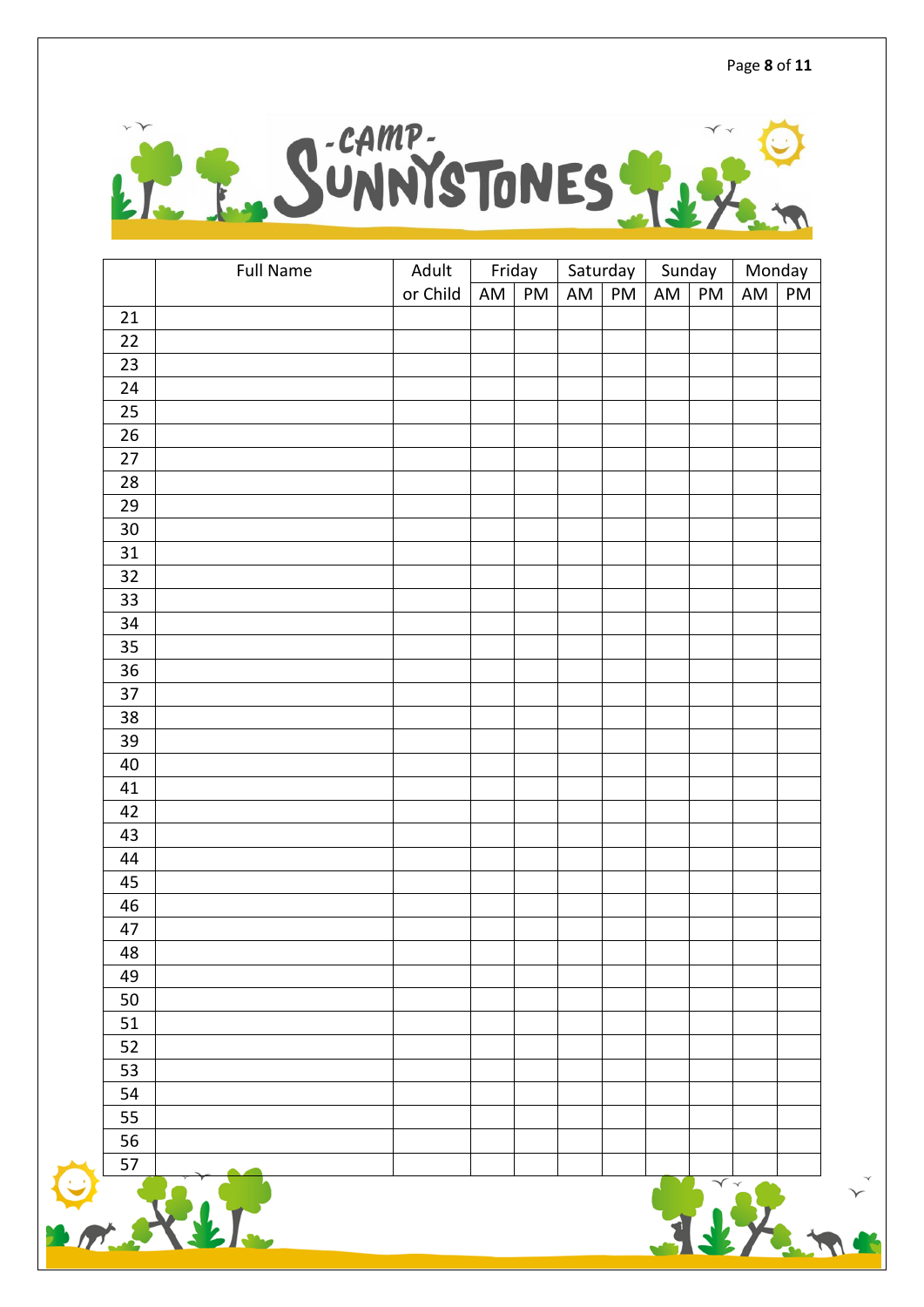

|         | <b>Full Name</b> | Adult    |    | Friday |    | Saturday |    | Sunday |    | Monday |
|---------|------------------|----------|----|--------|----|----------|----|--------|----|--------|
|         |                  | or Child | AM | PM     | AM | PM       | AM | PM     | AM | PM     |
| 58      |                  |          |    |        |    |          |    |        |    |        |
| 59      |                  |          |    |        |    |          |    |        |    |        |
| 60      |                  |          |    |        |    |          |    |        |    |        |
| 61      |                  |          |    |        |    |          |    |        |    |        |
| 62      |                  |          |    |        |    |          |    |        |    |        |
| 63      |                  |          |    |        |    |          |    |        |    |        |
| 64      |                  |          |    |        |    |          |    |        |    |        |
| 65      |                  |          |    |        |    |          |    |        |    |        |
| 66      |                  |          |    |        |    |          |    |        |    |        |
| 67      |                  |          |    |        |    |          |    |        |    |        |
| 68      |                  |          |    |        |    |          |    |        |    |        |
| 69      |                  |          |    |        |    |          |    |        |    |        |
| $70\,$  |                  |          |    |        |    |          |    |        |    |        |
| $71\,$  |                  |          |    |        |    |          |    |        |    |        |
| $72\,$  |                  |          |    |        |    |          |    |        |    |        |
| 73      |                  |          |    |        |    |          |    |        |    |        |
| 74      |                  |          |    |        |    |          |    |        |    |        |
| 75      |                  |          |    |        |    |          |    |        |    |        |
| 76      |                  |          |    |        |    |          |    |        |    |        |
| $77 \,$ |                  |          |    |        |    |          |    |        |    |        |
| 78      |                  |          |    |        |    |          |    |        |    |        |
| 79      |                  |          |    |        |    |          |    |        |    |        |
| $80\,$  |                  |          |    |        |    |          |    |        |    |        |
| 81      |                  |          |    |        |    |          |    |        |    |        |
| 82      |                  |          |    |        |    |          |    |        |    |        |
| 83      |                  |          |    |        |    |          |    |        |    |        |
| 84      |                  |          |    |        |    |          |    |        |    |        |
| 85      |                  |          |    |        |    |          |    |        |    |        |
| 86      |                  |          |    |        |    |          |    |        |    |        |
| 87      |                  |          |    |        |    |          |    |        |    |        |
| 88      |                  |          |    |        |    |          |    |        |    |        |
| 89      |                  |          |    |        |    |          |    |        |    |        |
| 90      |                  |          |    |        |    |          |    |        |    |        |
| 91      |                  |          |    |        |    |          |    |        |    |        |
| 92      |                  |          |    |        |    |          |    |        |    |        |
| 92      |                  |          |    |        |    |          |    |        |    |        |
| 93      |                  |          |    |        |    |          |    |        |    |        |
|         |                  |          |    |        |    |          |    |        |    |        |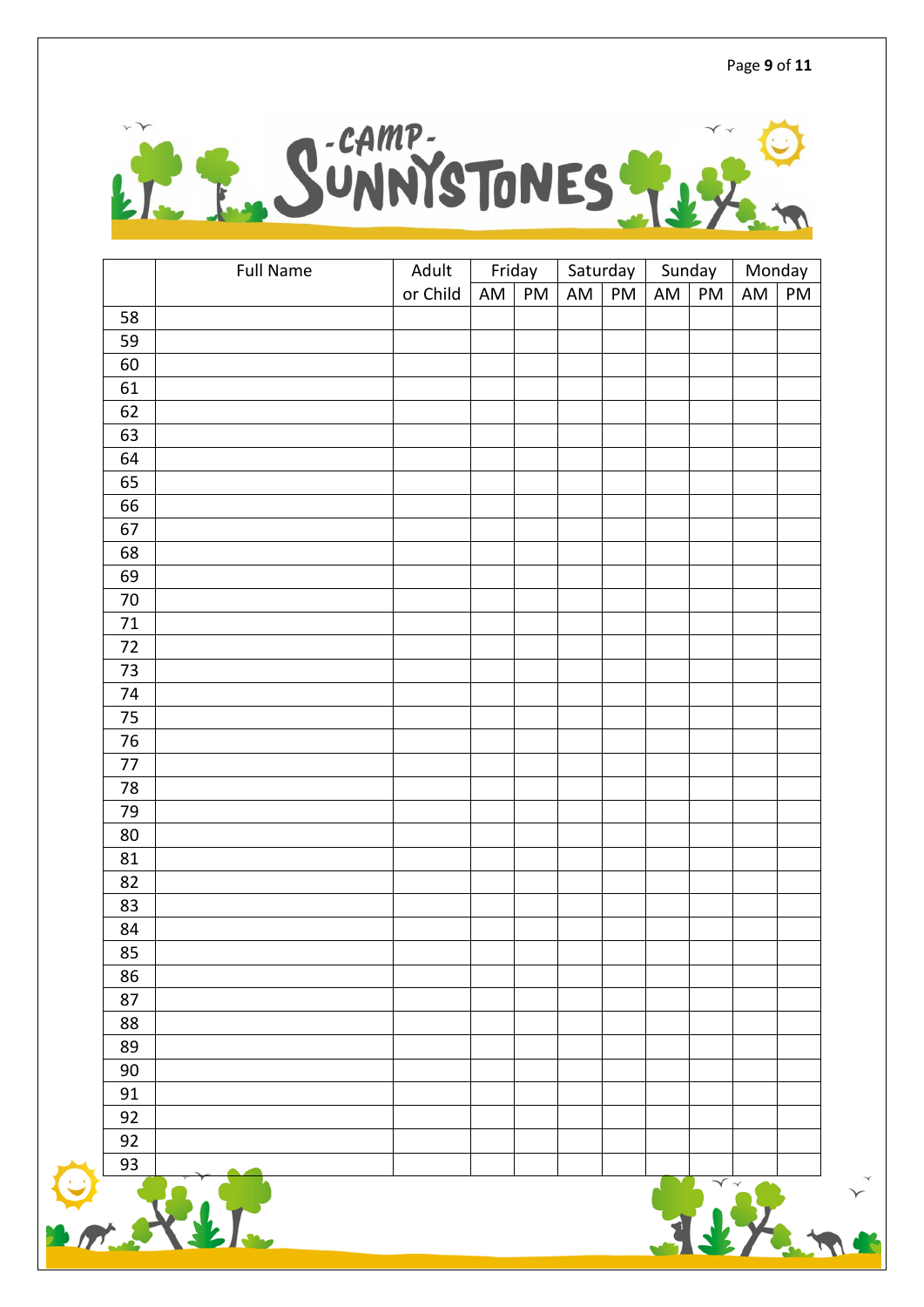

|                   | <b>Full Name</b> | Adult    |    | Friday |    | Saturday | Sunday |    |    | Monday |
|-------------------|------------------|----------|----|--------|----|----------|--------|----|----|--------|
|                   |                  | or Child | AM | PM     | AM | PM       | AM     | PM | AM | PM     |
| 94                |                  |          |    |        |    |          |        |    |    |        |
| 95                |                  |          |    |        |    |          |        |    |    |        |
| 96                |                  |          |    |        |    |          |        |    |    |        |
| 97                |                  |          |    |        |    |          |        |    |    |        |
| 98                |                  |          |    |        |    |          |        |    |    |        |
| 99                |                  |          |    |        |    |          |        |    |    |        |
| 100               |                  |          |    |        |    |          |        |    |    |        |
| 101               |                  |          |    |        |    |          |        |    |    |        |
| 102               |                  |          |    |        |    |          |        |    |    |        |
| 103               |                  |          |    |        |    |          |        |    |    |        |
| 104               |                  |          |    |        |    |          |        |    |    |        |
| 105               |                  |          |    |        |    |          |        |    |    |        |
| 106               |                  |          |    |        |    |          |        |    |    |        |
| 107               |                  |          |    |        |    |          |        |    |    |        |
| 108               |                  |          |    |        |    |          |        |    |    |        |
| 109               |                  |          |    |        |    |          |        |    |    |        |
| 110               |                  |          |    |        |    |          |        |    |    |        |
| 111               |                  |          |    |        |    |          |        |    |    |        |
| 112               |                  |          |    |        |    |          |        |    |    |        |
| 113               |                  |          |    |        |    |          |        |    |    |        |
| 114               |                  |          |    |        |    |          |        |    |    |        |
| 115               |                  |          |    |        |    |          |        |    |    |        |
| 116               |                  |          |    |        |    |          |        |    |    |        |
| 117               |                  |          |    |        |    |          |        |    |    |        |
| 118               |                  |          |    |        |    |          |        |    |    |        |
| 119               |                  |          |    |        |    |          |        |    |    |        |
| 120               |                  |          |    |        |    |          |        |    |    |        |
| $\frac{121}{121}$ |                  |          |    |        |    |          |        |    |    |        |
| 122               |                  |          |    |        |    |          |        |    |    |        |
| 123               |                  |          |    |        |    |          |        |    |    |        |
| 124               |                  |          |    |        |    |          |        |    |    |        |
| 125               |                  |          |    |        |    |          |        |    |    |        |
| 126               |                  |          |    |        |    |          |        |    |    |        |
| 127               |                  |          |    |        |    |          |        |    |    |        |
| 128               |                  |          |    |        |    |          |        |    |    |        |
| 129               |                  |          |    |        |    |          |        |    |    |        |
| 130               |                  |          |    |        |    |          |        |    |    |        |
|                   |                  |          |    |        |    |          |        |    |    |        |